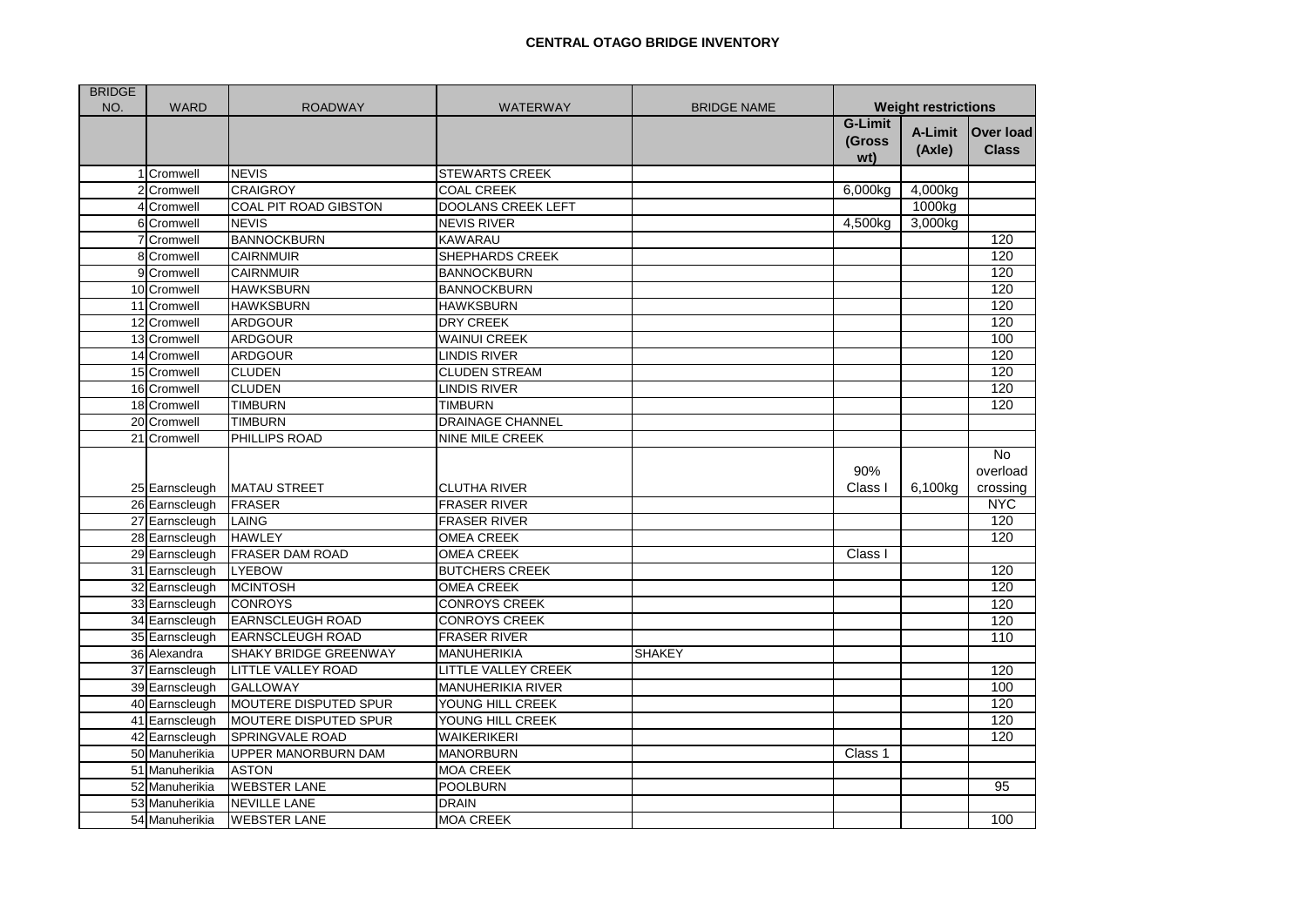| <b>BRIDGE</b> |                |                                          |                          |                         |                            |         |                          |
|---------------|----------------|------------------------------------------|--------------------------|-------------------------|----------------------------|---------|--------------------------|
| NO.           | <b>WARD</b>    | <b>ROADWAY</b>                           | <b>WATERWAY</b>          | <b>BRIDGE NAME</b>      | <b>Weight restrictions</b> |         |                          |
|               |                |                                          |                          |                         | <b>G-Limit</b>             | A-Limit | Over load                |
|               |                |                                          |                          |                         | (Gross                     | (Axle)  | <b>Class</b>             |
|               | 55 Manuherikia | <b>NEVILLE LANE</b>                      | <b>MOA CREEK</b>         |                         | wt)<br>Class 1             |         |                          |
|               |                |                                          |                          |                         |                            |         |                          |
|               | 56 Manuherikia | <b>DUNDASS</b><br><b>RUTHERFORD LANE</b> | POOLBURN                 |                         |                            |         |                          |
|               | 57 Manuherikia | <b>MOA CREEK ROAD</b>                    | <b>POOLBURN</b>          |                         |                            |         |                          |
|               | 58 Manuherikia |                                          | <b>MAORI CREEK</b>       |                         |                            |         | 120                      |
|               | 59 Manuherikia | <b>MOA CREEK</b>                         | <b>DOVEDALE CREEK</b>    |                         |                            |         | 90                       |
|               | 60 Manuherikia | IDA VALLEY OMAKAU ROAD                   | <b>POOLBURN</b>          |                         |                            |         | 100                      |
|               | 61 Manuherikia | <b>NOONES</b>                            | <b>POOLBURN</b>          |                         |                            |         |                          |
|               | 62 Manuherikia | <b>AURIPO</b>                            | <b>POOLBURN</b>          |                         |                            |         |                          |
|               | 63 Manuherikia | <b>MCNALLY</b>                           | <b>POOLBURN</b>          |                         |                            |         |                          |
|               | 64 Manuherikia | <b>IDA VALLEY OMAKAU ROAD</b>            | <b>MANUHERIKIA RIVER</b> |                         | Class I                    |         | 90                       |
|               | 65 Manuherikia | <b>OPHIR BRIDGE ROAD</b>                 | <b>MANUHERIKIA RIVER</b> | <b>DANIEL O'CONNELL</b> |                            | 5,000KG |                          |
|               | 66 Manuherikia | <b>WHITE</b>                             | <b>THOMPSONS CREEK</b>   |                         |                            |         |                          |
|               | 67 Manuherikia | MOUTERE DISPUTED SPUR                    | <b>CHATTO CREEK</b>      |                         |                            |         |                          |
|               | 68 Manuherikia | <b>DONNELLYS</b>                         | THOMPSON CREEK           |                         |                            |         |                          |
|               | 69 Manuherikia | <b>HEPBURN</b>                           | <b>JACKS CREEK</b>       |                         |                            |         | 120                      |
|               | 70 Manuherikia | <b>HARVEY</b>                            | <b>THOMPSON CREEK</b>    |                         |                            |         | 120                      |
|               | 71 Manuherikia | <b>GLASSFORD</b>                         | <b>THOMPSONS CREEK</b>   |                         |                            |         | 120                      |
|               |                |                                          |                          |                         | 40%                        |         |                          |
|               | 72 Manuherikia | <b>MAWHINNEY ROAD</b>                    | <b>THOMPSONS CREEK</b>   |                         | Class 1                    |         |                          |
|               | 73 Manuherikia | <b>RACECOURSE</b>                        | <b>THOMPSONS CREEK</b>   |                         |                            |         |                          |
|               | 74 Manuherikia | <b>MUDDY CREEK</b>                       | DRY BREAD TAILINGS       |                         |                            |         | 120                      |
|               | 75 Manuherikia | <b>LAUDER ROAD</b>                       | DRY BREAD TAILINGS       |                         |                            |         | 120                      |
|               | 76 Manuherikia | <b>GLASSFORD</b>                         | <b>LAUDER CREEK</b>      |                         |                            |         | 120                      |
|               | 77 Manuherikia | <b>MUDDY CREEK ROAD</b>                  | RAILWAY OVERBRIDGE       |                         | 3,000kg                    |         |                          |
|               | 80 Manuherikia | <b>HAWKDUN RUNS ROAD</b>                 | <b>MANUHERIKIA RIVER</b> |                         | 4,000kg                    | 2000kg  |                          |
|               | 81 Manuherikia | ST BATHANS LOOP ROAD                     | <b>FISHPOND</b>          |                         |                            |         | 90                       |
|               | 82 Manuherikia | ST BATHANS LOOP ROAD                     | <b>DUNSTAN CREEK</b>     |                         |                            |         | 100                      |
|               |                |                                          |                          |                         | 90%                        |         |                          |
|               | 83 Manuherikia | SHEPHARDS FLAT ROAD                      | SHEPHARDS CREEK          |                         | Class 1                    |         |                          |
|               | 84 Manuherikia | <b>ST BATHANS LOOP</b>                   | SHEPHARDS CREEK          |                         |                            |         | 90                       |
|               | 85 Manuherikia | <b>ST BATHANS LOOP</b>                   | DONALD STUART CREEK      |                         |                            |         | 90                       |
|               | 86 Manuherikia | <b>BEATTIE ROAD</b>                      | <b>DUNSTAN CREEK</b>     |                         |                            |         | 100                      |
|               | 87 Manuherikia | <b>ST BATHANS LOOP</b>                   | WOOLSHED CREEK           |                         |                            |         | 120                      |
|               | 88 Manuherikia | <b>LAUDER FLAT ROAD</b>                  | <b>BECKS CREEK</b>       |                         |                            |         | $\overline{\mathcal{C}}$ |
|               | 89 Manuherikia | <b>MEE ROAD</b>                          | <b>BECKS CREEK</b>       |                         |                            |         |                          |
|               |                |                                          |                          |                         | 70%                        |         |                          |
|               | 90 Manuherikia | <b>BROWN ROAD EAST</b>                   | <b>BROWN CREEK</b>       |                         | Class 1                    |         |                          |
|               | 91 Manuherikia | <b>BECKS SCHOOL ROAD</b>                 | <b>BECKS CREEK</b>       |                         |                            |         | 120                      |
|               | 92 Manuherikia | <b>ST BATHANS DOWNS ROAD</b>             | <b>MANUHERIKIA RIVER</b> | <b>RUA HORES</b>        | 5,000kg                    |         |                          |
|               | 93 Manuherikia | <b>ST BATHANS LOOP ROAD</b>              | <b>MATA CREEK</b>        |                         |                            |         | $\overline{90}$          |
|               |                |                                          |                          |                         |                            |         |                          |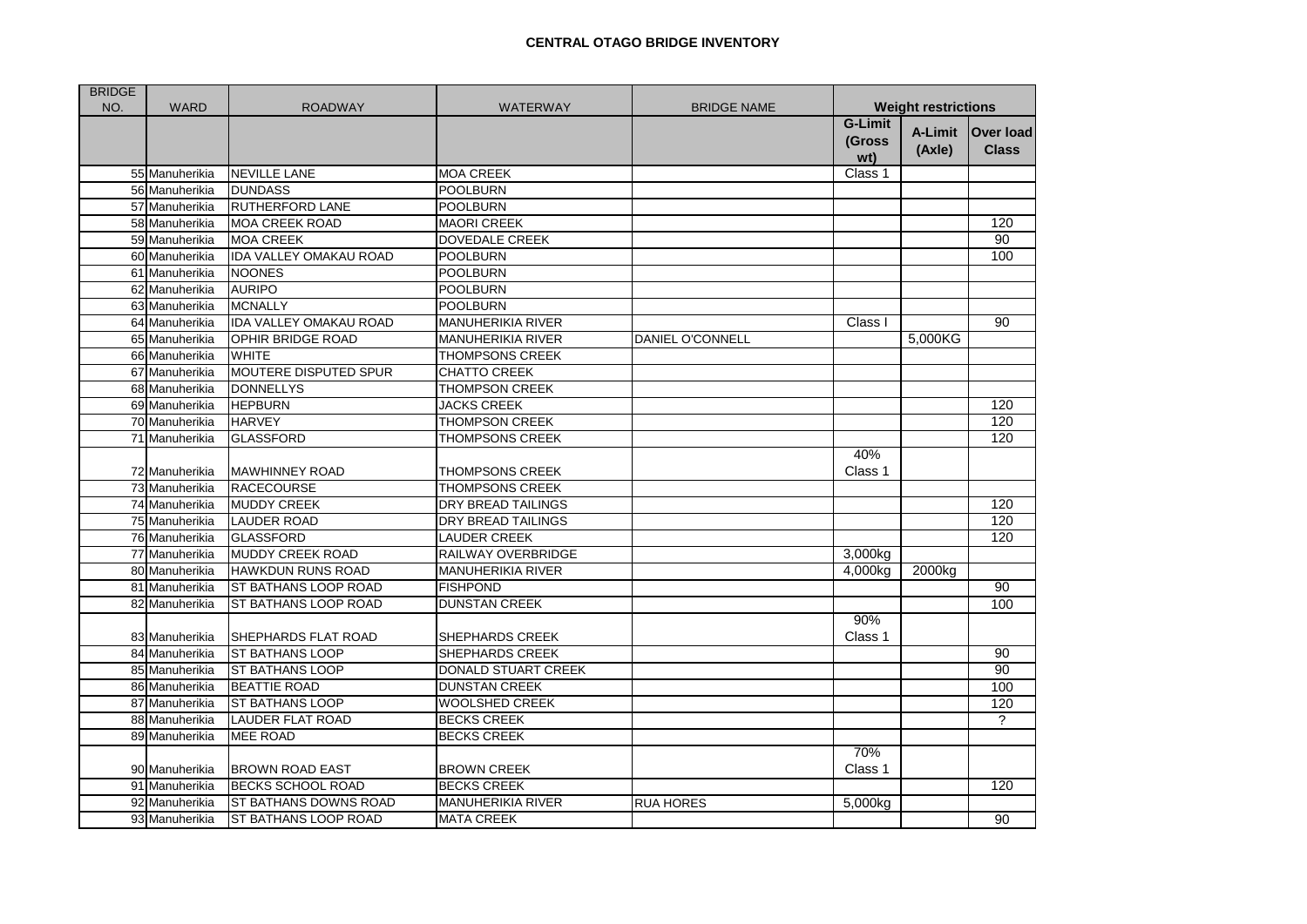| <b>BRIDGE</b> |                |                                         |                          |                       |                                 |                   |                                  |
|---------------|----------------|-----------------------------------------|--------------------------|-----------------------|---------------------------------|-------------------|----------------------------------|
| NO.           | <b>WARD</b>    | <b>ROADWAY</b>                          | <b>WATERWAY</b>          | <b>BRIDGE NAME</b>    | <b>Weight restrictions</b>      |                   |                                  |
|               |                |                                         |                          |                       | <b>G-Limit</b><br>(Gross<br>wt) | A-Limit<br>(Axle) | <b>Over load</b><br><b>Class</b> |
|               | 94 Manuherikia | <b>ST BATHANS LOOP ROAD</b>             | <b>STATION CREEK</b>     |                       |                                 |                   | 90                               |
|               | 95 Manuherikia | ST BATHANS LOOP ROAD                    | <b>MANUHERIKIA RIVER</b> |                       |                                 |                   | 110                              |
|               | 96 Maniototo   | <b>AURIPO ROAD</b>                      | <b>IDABURN</b>           |                       | 3,000kg                         |                   |                                  |
|               | 97 Maniototo   | <b>AURIPO ROAD</b>                      | <b>KEEN'S</b>            |                       |                                 |                   |                                  |
|               | 98 Maniototo   | AURIPO ROAD NO 2                        | <b>IDABURN</b>           |                       |                                 |                   |                                  |
|               | 99 Maniototo   | IDA VALLEY OMAKAU ROAD                  | <b>SPAINS CREEK</b>      |                       |                                 |                   | 90                               |
|               | 100 Maniototo  | <b>IDA VALLEY STATION ROAD</b>          | <b>IDABURN</b>           |                       |                                 |                   |                                  |
|               | 101 Maniototo  | <b>AGNEW ROAD</b>                       | <b>IDABURN</b>           | <b>BARBAR'S FORD</b>  | 60%<br>CLASS <sub>1</sub>       |                   |                                  |
|               | 102 Maniototo  | <b>IDA VALLEY OMAKAU ROAD</b>           | <b>IDABURN</b>           | <b>HARREX</b>         |                                 |                   | 90                               |
|               | 103 Maniototo  | <b>IDA VALLEY OMAKAU ROAD</b>           | <b>IDABURN</b>           | <b>HAYES</b>          |                                 |                   | 90                               |
|               | 105 Maniototo  | <b>HILLS CREEK ROAD</b>                 | <b>IDABURN</b>           |                       | 80%<br>Class I                  |                   |                                  |
|               | 106 Maniototo  | <b>IDA VALLEY OMAKAU ROAD</b>           | <b>IDABURN</b>           |                       |                                 |                   | 100                              |
|               | 107 Maniototo  | OLD SH BY IDABURN COALPIT RD IDABURN    |                          |                       |                                 |                   |                                  |
|               | 108 Maniototo  | OLD SH DOWN FROM COALPIT<br><b>ROAD</b> | <b>RAILWAY</b>           |                       |                                 |                   |                                  |
|               | 109 Maniototo  | DANSEYS PASS ROAD                       | <b>HOGBURN</b>           |                       |                                 |                   | 80                               |
|               | 110 Maniototo  | GIMMERBURN NASEBY ROAD                  | <b>DRAIN</b>             |                       |                                 |                   |                                  |
|               | 111 Maniototo  | <b>CHANNEL ROAD</b>                     | <b>ENTERPRISE CREEK</b>  |                       |                                 |                   |                                  |
|               | 112 Maniototo  | <b>GEDDES ROAD</b>                      | <b>HOG BURN</b>          |                       |                                 |                   |                                  |
|               | 113 Maniototo  | DANSEYS PASS ROAD                       | <b>SPEC GULLY</b>        |                       |                                 |                   | 120                              |
|               | 114 Maniototo  | DANSEYS PASS ROAD                       | <b>DANSEY TOP</b>        |                       |                                 |                   |                                  |
|               | 115 Maniototo  | DANSEYS PASS ROAD                       | <b>KYEBURN RIVER</b>     |                       |                                 |                   |                                  |
|               | 116 Maniototo  | DANSEYS PASS ROAD                       | <b>GERMAN GREEK</b>      |                       |                                 |                   |                                  |
|               | 117 Maniototo  | DANSEYS PASS ROAD                       | <b>KYEBURN RIVER</b>     |                       |                                 |                   |                                  |
|               | 118 Maniototo  | DANSEYS PASS ROAD                       | <b>KYEBURN RIVER</b>     |                       |                                 |                   |                                  |
|               | 119 Maniototo  | <b>DANSEYS PASS ROAD</b>                | <b>LITTLE KYEBURN</b>    | <b>JESS CRUTCHLEY</b> |                                 |                   |                                  |
|               | 120 Maniototo  | <b>KYEBURN RIVER ROAD</b>               | <b>SPEC GULLY</b>        |                       |                                 |                   | 120                              |
|               | 121 Maniototo  | <b>SCOTT LANE</b>                       | <b>KYEBURN RIVER</b>     |                       | 40%<br><b>Class</b>             | 3,500kg           |                                  |
|               | 122 Maniototo  | SWINBURN BACK ROAD                      | <b>BOUNDARY CREEK</b>    |                       | 80%<br>Class 1                  |                   |                                  |
|               | 123 Maniototo  | <b>KYEBURN CEMETERY ROAD</b>            | <b>SWINBURN</b>          |                       |                                 |                   |                                  |
|               | 124 Maniototo  | <b>MUNDELL ROAD</b>                     | <b>SWINBURN</b>          |                       |                                 |                   |                                  |
|               | 125 Maniototo  | <b>MUNDELL ROAD</b>                     | <b>HOUND BURN</b>        |                       |                                 | 2,500kg           |                                  |
|               | 127 Maniototo  | <b>DEVENNEY ROAD</b>                    | <b>WETHER BURN No. 1</b> |                       | 80%<br>Class 1                  |                   |                                  |
|               | 128 Maniototo  | <b>ALLISON LANE</b>                     | <b>EWE BURN</b>          |                       |                                 |                   |                                  |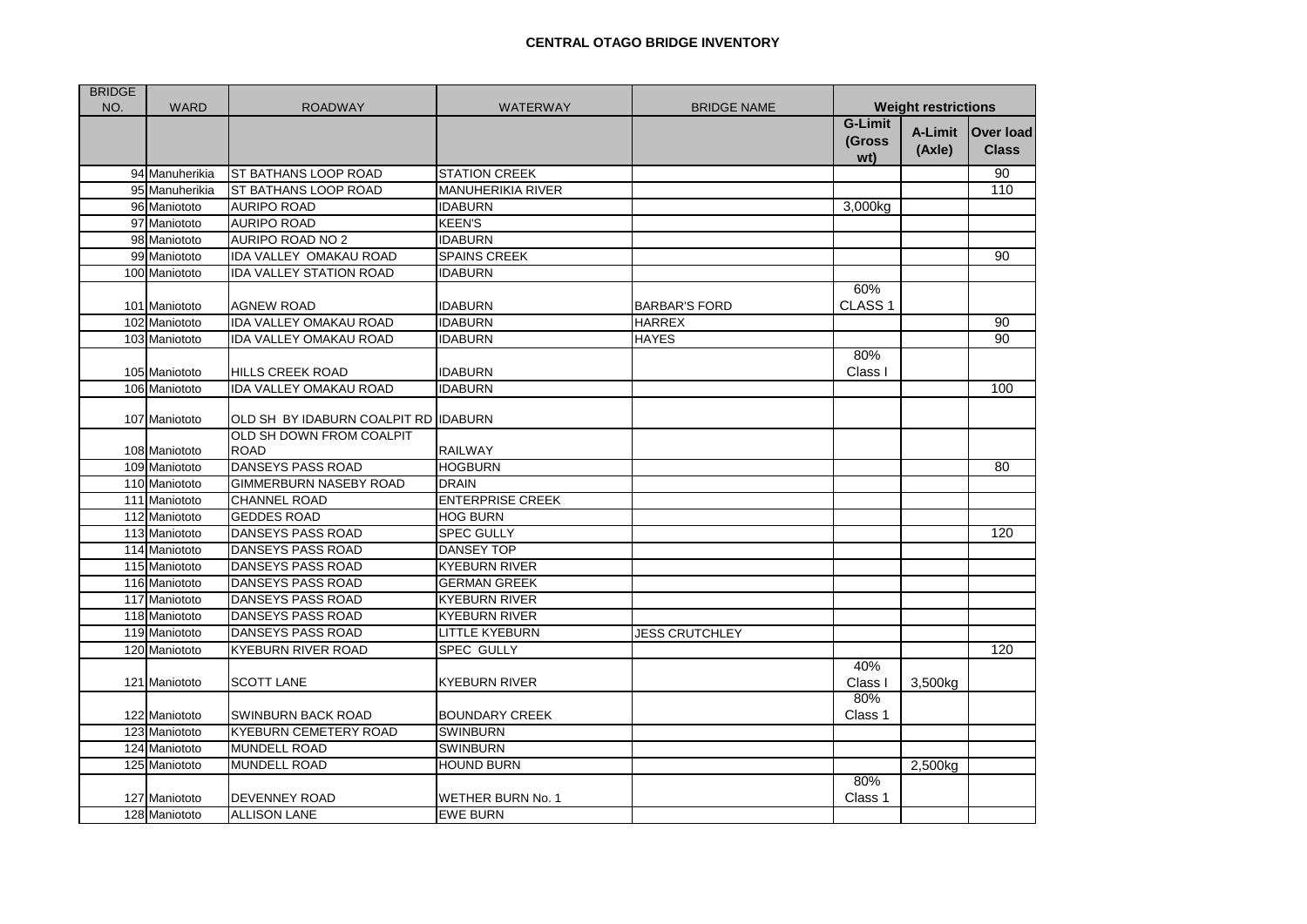| <b>BRIDGE</b> |               |                               |                                       |                     |                                 |                   |                           |
|---------------|---------------|-------------------------------|---------------------------------------|---------------------|---------------------------------|-------------------|---------------------------|
| NO.           | <b>WARD</b>   | <b>ROADWAY</b>                | <b>WATERWAY</b>                       | <b>BRIDGE NAME</b>  | <b>Weight restrictions</b>      |                   |                           |
|               |               |                               |                                       |                     | <b>G-Limit</b><br>(Gross<br>wt) | A-Limit<br>(Axle) | Over load<br><b>Class</b> |
|               | 129 Maniototo | PUKETOI HIGHFIELD ROAD        | <b>GIMMERBURN</b>                     | <b>DOCHERTY'S</b>   |                                 |                   |                           |
|               | 130 Maniototo | <b>SHARKEY ROAD</b>           | <b>WETHER BURN</b>                    | SHARKEY'S NO. 2     |                                 |                   |                           |
|               | 131 Maniototo | <b>SHARKEY ROAD</b>           | <b>WETHER BURN</b>                    | SHARKEY'S NO. 1     |                                 |                   |                           |
|               | 132 Maniototo | <b>GIBSON ROAD</b>            | WETHER BURN (No. 2)                   |                     |                                 |                   | <b>NYC</b>                |
|               | 133 Maniototo | <b>BARNEYS LANE WEST</b>      | <b>EWE BURN</b>                       |                     |                                 |                   | 120                       |
|               |               |                               |                                       |                     | 50%                             |                   |                           |
|               | 134 Maniototo | RANFURLY PATEAROA ROAD        | <b>EWE BURN</b>                       | <b>KEARNEYS</b>     | <b>CLASS I</b>                  |                   | <b>NYC</b>                |
|               | 136 Maniototo | RANFURLY PATEAROA ROAD        | <b>EWE BURN</b>                       | <b>BLEACHES</b>     |                                 |                   | 100                       |
|               | 137 Maniototo | GIMMERBURN WAIPIATA ROAD      | <b>EWE BURN</b>                       | YOUNG'S DODGER      |                                 |                   | <b>NYC</b>                |
|               | 138 Maniototo | WAIPIATA NASEBY ROAD          | RAILWAY CROSSING No. 3                |                     | 40%<br>Class 1                  | 7,000kg           |                           |
|               | 139 Maniototo | <b>GIMMERBURN-WAIPIATA RD</b> | <b>HOGBURN</b>                        |                     |                                 |                   | <b>NYC</b>                |
|               | 140 Maniototo | PATEAROA ROAD                 | <b>TAIERI RIVER</b>                   | <b>GREEN BRIDGE</b> | 5,000kg                         |                   | <b>NYC</b>                |
|               | 141 Maniototo | O'NEILLS ROAD                 | PIG BURN                              |                     |                                 |                   | <b>NYC</b>                |
|               | 142 Maniototo | <b>PATEAROA</b>               | <b>PIG BURN</b>                       |                     |                                 |                   | <b>NYC</b>                |
|               | 143 Maniototo | RANFURLY-PATEAROA ROAD        | <b>TAIERI RIVER</b>                   | <b>CREAMERY</b>     |                                 |                   | 100                       |
|               | 144 Maniototo | <b>WILSON ROAD</b>            | <b>GIMMER BURN</b>                    |                     |                                 |                   | <b>NYC</b>                |
|               | 145 Maniototo | MANIOTOTO ROAD                | TAIERI RIVER                          | <b>HALLS FORD</b>   | 4,000kg                         | 2,000kg           | <b>NYC</b>                |
|               |               |                               |                                       |                     | 30%                             |                   |                           |
|               | 146 Maniototo | <b>DUFFY LANE</b>             | <b>SOW BURN</b>                       |                     | CLASS <sub>1</sub>              |                   | <b>NYC</b>                |
|               | 147 Maniototo | PATEAROA ROAD                 | ROCK POINT CREEK                      |                     |                                 |                   | <b>NYC</b>                |
|               | 148 Maniototo | PATEAROA ROAD                 | SOW BURN NO. 2                        |                     |                                 |                   | 90                        |
|               | 149 Maniototo | PUKETOI ROAD                  | FLOODWAY OF TAIERI RIVER              |                     |                                 |                   | 120                       |
|               | 150 Maniototo | PUKETOI ROAD                  | TAIERI RIVER                          | COGANS NO.2         | 90%<br>Class 1                  |                   | <b>NYC</b>                |
|               | 151 Maniototo | <b>MCSKIMMING ROAD</b>        | SOW BURN No. 1                        |                     | 40%<br>Class 1                  |                   | <b>NYC</b>                |
|               | 152 Maniototo | PAERAU ROAD                   | <b>TAIERI RIVER</b>                   | <b>HORES BRIDGE</b> |                                 |                   | 100                       |
|               | 153 Maniototo | PUKETOI RUNS ROAD             | <b>TOTARA CREEK</b>                   |                     |                                 |                   | <b>NYC</b>                |
|               | 154 Maniototo | <b>LINNBURN RUNS ROAD</b>     | LINN BURN No 1                        |                     |                                 |                   | 120                       |
|               | 155 Maniototo | PAERAU ROAD                   | TAIERI RIVER                          | PAERAU NO.1         |                                 | 7,000kg           | 100                       |
|               | 157 Maniototo | UPPER TAIERI-PAERAU ROAD      | LOGAN BURN                            |                     |                                 |                   | 100                       |
|               | 158 Maniototo | <b>LOGANBURN FORD ROAD</b>    | <b>TAIERI RIVER</b>                   | <b>JAMES DONALD</b> |                                 |                   | 100                       |
|               | 159 Maniototo | LINNBURN RUNS ROAD            | SERPENTINE CREEK/DEEP<br><b>CREEK</b> |                     |                                 |                   | 90                        |
|               | 160 Maniototo | LINNBURN RUNS ROAD            | TAIERI RIVER                          | <b>LOOP BRIDGE</b>  | 50%<br>Class 1                  | 3,000kg           | <b>NYC</b>                |
|               | 161 Maniototo | PUKETOI RUNS ROAD             | LINNBURN                              |                     |                                 |                   |                           |
|               | 170 Roxburgh  | <b>BEAUMONT STATION ROAD</b>  | <b>FRUID BURN</b>                     |                     |                                 |                   |                           |